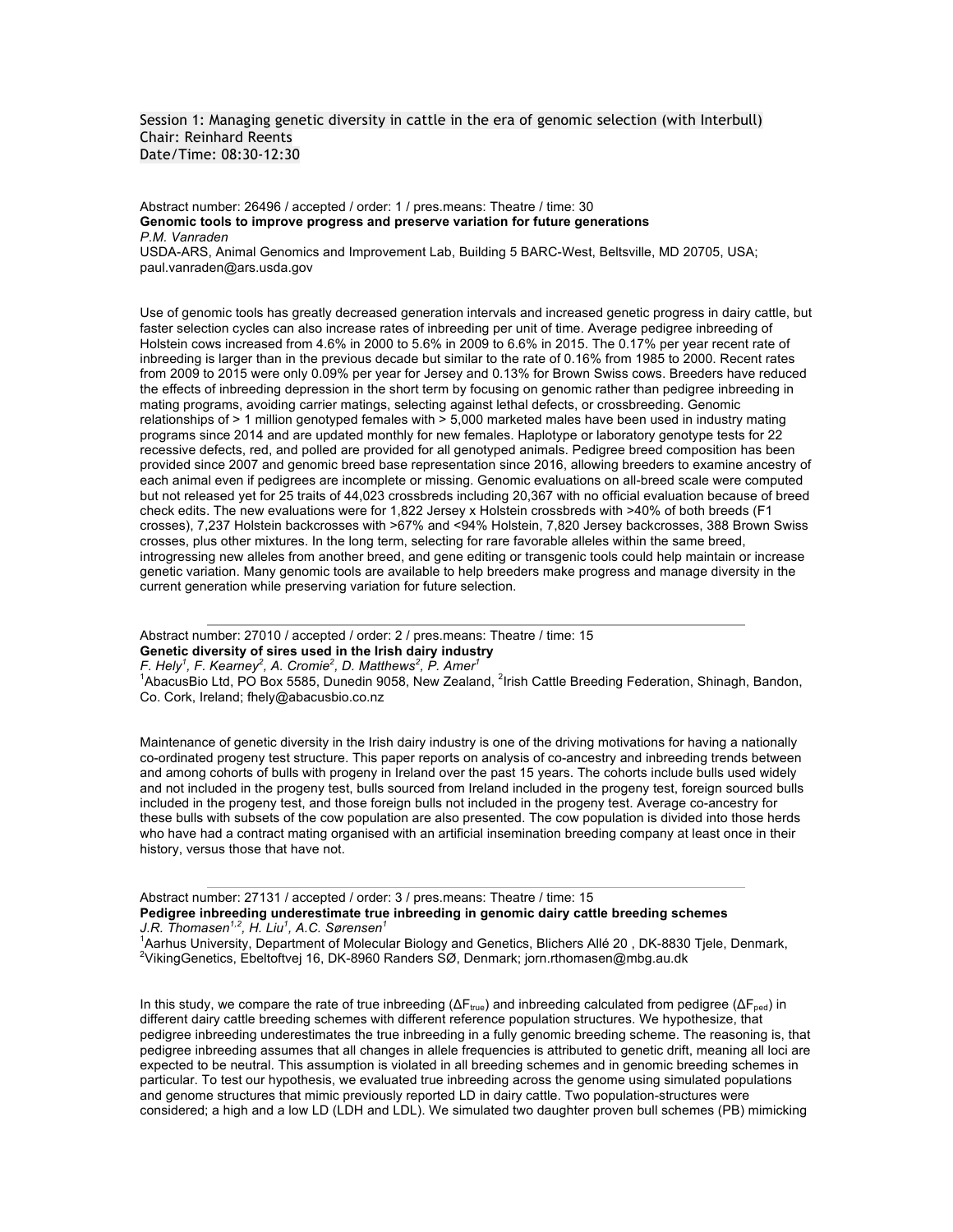a small breeding program and a large breeding program with 5 and 20 yearly selected PB (PB-POPS and PB-POPL). For the LDH structure, a large and a small breeding program (LDH-POPL and LDH-POPS) were studied. For the POPL, a reference population was built, consisting of 10.000 PB. Each year, 2.000 genotyped cows and 100 genotyped PB were included in the reference population. For POPS, the reference population consisted of 1.000 PB and each year 2.000 genotyped cows and 50 genotyped PB were included. For the LDL structure, only POPL was analyzed. All breeding schemes were investigated over a timeframe of ten years. The average reliabilities of the genomic estimated breeding values for the three genomic schemes were 0.42 (LDH-POPL), 0.38 (LDL-POPL) and 0.34 (LDH-POPS). For the PB schemes (PB-POPS and PB-POPL), ΔF<sub>ped</sub> was approximately 4% lower than  $\Delta F_{true}$ . For the POPS-LDH scheme,  $\Delta F_{ped}$  was 50% lower than  $\Delta F$ true and for POPL-LDH, it was 56% lower. In POPL-LDL, which had more heterogeneity, ΔF<sub>ped</sub> was estimated to be 37% lower. The result confirmed our hypothesis as we can conclude that ΔF<sub>ped</sub> underestimates true inbreeding in a genomic breeding scheme where breeding candidates are selected on genomic estimated breeding values.

Abstract number: 26820 / accepted / order: 4 / pres.means: Theatre / time: 15 **Genetic diversity measures of local European cattle breeds for conservation purposes** *V. Kukučková<sup>1</sup> , N. Moravčíková<sup>1</sup> , I. Curik<sup>2</sup> , M. Simčič<sup>3</sup> , G. Mészáros<sup>4</sup> , R. Kasarda<sup>1</sup>* 1 Slovak University of Agriculture in Nitra, Department of Animal Genetics and Breeding Biology, Tr. A. Hlinku 2, 94976 Nitra, Slovak Republic, <sup>2</sup>University of Zagreb, Department of Animal Sciences, Svetošimunska 25, 10000 Zagreb, Croatia, <sup>3</sup>University of Ljubljana, Department of Animal Science, Jamnikarjeva 101, 1000 Ljubljana, Slovenia, <sup>4</sup>University of Natural Resources and Life Sciences, Division of Livestock Sciences, Gregor-Mendel Str. 33, 1180 Vienna, Austria; veron.sidlova@gmail.com

The Slovak Pinzgau cattle faces the bottleneck effect and the loss of diversity due to unequal use of founders and significant population decline. Further population size reduction can lead to serious problems. High-throughput molecular information of 179 genotyped individuals was used to characterise genetic diversity and differentiation of Slovak Pinzgau, Austrian Pinzgau, Cika and Piedmontese cattle by Bayesian clustering algorithm. A gene flow network for the clusters estimated from admixture results was produced. The low estimate of genetic differentiation  $(F<sub>ST</sub>)$  in Pinzgau cattle populations indicated that differentiation among these populations is low, particularly owing to a common historical origin and high gene flow. The changes in the log marginal likelihood indicated Austrian Pinzgau as the most similar breed to Slovak Pinzgau. All population except Piedmontese showed two ways of gene flow among populations which means that Piedmontese was involved in formation of analysed breeds while these breeds were not involved in creation of Piedmontese. Genetic evaluation represents an important tool in breeding and cattle selection. It is more strategically important than ever to preserve as much of the livestock diversity as possible, to ensure a prompt and proper response to the needs of future generations. The information provided by the fine-scale genetic characterization of this study clearly shows that there is a difference in genetic composition of Slovak and Austrian populations as well as Cika and Piedmontese. Despite economic pressures and intensive action of dairy breeds, due to Pinzgau population size, Slovakia has the potential to serve as a basic gene reserve with the European and World importance.

Abstract number: 26473 / accepted / order: 5 / pres.means: Theatre / time: 15 **Long-term impact of optimum contribution selection on breeds with historical introgression** *Y. Wang, J. Bennewitz, R. Wellmann*

University of Hohenheim, Institute of Animal Science, Garbenstr. 17, 70599 Stuttgart, Germany; yu.wang@unihohenheim.de

In the breeding schemes of small local breeds, two conflicts have to be addressed: the conflict between increasing genetic gain while managing the inbreeding level, and the conflict between maintaining genetic diversity while controlling the loss of genetic uniqueness. Advanced optimum contribution selection (OCS) approaches were compared for balancing these conflicting objectives via constraining migrant contributions (MCs) and kinships at native alleles in the offspring. The aim of the study was to evaluate the performance of different OCS strategies in subsequent simulated generations obtained from genomic data of Angler cattle, a local cattle breed in northern Germany. Genotypes were available for 131 bulls and 137 cows born between 1986 and 2014. A total of 23,448 SNPs were used in the analysis and were phased with Beagle. The R package <em>optiSel</em> was used to estimate foreign breed contributions and kinships from genotype data and to perform the optimization. A base population with a size of 1,000 animals (500 males and 500 females) was generated from the Angler genotypes. Pedigree and genotypes of each generation were simulated according to the optimum contributions of selection candidates in the previous generation. Three scenarios were compared with truncation selection. In all scenarios the aim was to maximize genetic gain, and segment based kinship was constrained to achieve an effective population size of 100. The first scenario was traditional OCS with only the constraint on segment based kinship. In the second scenario there was an additional constraint on segment based kinship at native alleles, and MCs were maintained at the current level. In the third scenario segment based kinship at native alleles was constrained as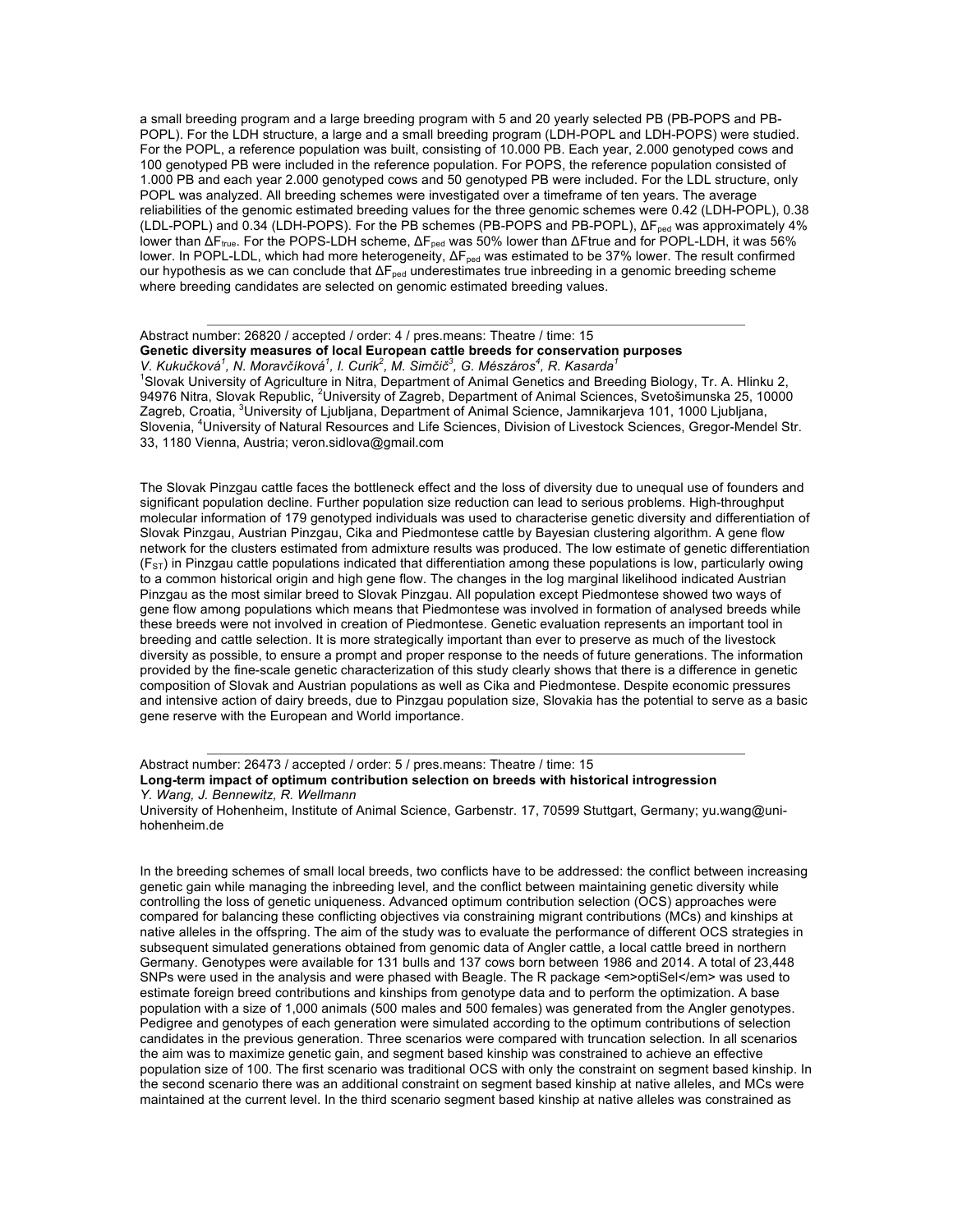well, but MCs were reduced each generation. Results showed that traditional OCS procedure has slight advantages in increasing genetic gain whilst controlling relatedness compared to truncation selection. However, the introgression of foreign genetic material by traditional OCS is not desirable in the local breed conservation. In the long run, constraining MC and kinship at native alleles in the OCS procedure is a promising approach to increase genetic gain whilst maintaining genetic uniqueness and diversity.

## Abstract number: 26746 / accepted / order: 6 / pres.means: Theatre / time: 15 **Using recombination to maintain genetic diversity**

*D. Segelke<sup>1</sup> , J. Heise<sup>2</sup> , G. Thaller<sup>3</sup>*

<sup>1</sup>IT solutions for animal production (vit), Heinrich-Schroeder-Weg 1, 27283 Verden, Germany, <sup>2</sup>University of Goettingen, Animal Breeding and Genetics, Albrecht-Thaer-Weg 3, 37075 Göttingen, Germany, <sup>3</sup>Christian-Albrechts-University of Kiel, Institute of Animal Breeding and Husbandry, Hermann-Rodewald-Straße 6 , 24098 Kiel, Germany; dierck.segelke@vit.de

The rate of genetic gain increased due to genomic selection. Consequently, inbreeding rate increased and a loss of genetic diversity might occur. Recombination breaks existing haplotypes and leads to new haplotypes, which is necessary to maintain genetic diversity. To investigate the nature of recombination, genotypes of over 200,000 German-Holstein were analyzed. The average global number of crossovers ranged from 23.3 in males to 24.3 in females. A univariate animal model was used to estimate variance components and breeding values for the number of global recombinations in males and females separately. The chiptype was modeled as a fixed effect. Heritability of the global number of recombinations was higher in females than in males. The 50k-based genomewide association study showed previously reported additive QTL for genome-wide number of recombinations on chromosome 6 and 10 in males and on chromosome 1, 3, 6, 10 in females. We identified additional QTL on chromosome 3 for males and on chromosome 20 for females. Furthermore, we investigated dominance effects on the global number of recombinations and found significant effects for the mentioned QTL. Additionally, heritabilities and genetic correlations between chromosome-wise numbers of recombination were investigated, using a multivariate model for chromosomes 1 to 12. Different genetic correlation patterns between chromosomes were observed. For example, the number of recombinations on chromosomes 2 and 11 were genetically highly correlated with chromosomes 3 to 5. In contrast, chromosome 10 showed low genetic correlations to all other chromosomes except chromosome 8. The global number of recombinations dropped over the last decades in both sexes. This decrease accelerated with the implementation of genomic selection. To stop this loss of genetic variation, new approaches are needed, e.g., to the inclusion of the global number of recombinations in breeding schemes.

Abstract number: 27222 / accepted / order: 7 / pres.means: Theatre / time: 30 **Using genomics to manage progress and diversity: an industry perspective** *S. Van Der Beek, H. Geertsema*

CRV , Box 454, 6800 AL, Arnhem, the Netherlands; sijne.van.der.beek@crv4all.com

In the last decade, genomics has become the routine tool to breed AI-bulls. In most countries most dairy farmers now use genomic bulls ad no longer daughter proven bulls to breed the next generation. The advent of genomics coincides with a further professionalization of commercial breeding programs. Because we now have the better tools, it also pays off to make maximum use of it.Consequently, breeding programs not only make best use of genomic prediction, but also focus on reducing the generation interval and increasing the use of reproduction technology. In addition, one can see that breeding goals has become more alike across countries. The net effect of all these developments is a huge risk of inbreeding levels climbing faster and higher than ever before. The only way to mitigate this risk is by managing genetic diversity within breeding programs with the same rigour as we manage genetic progress. Genetic diversity management consists of the following elements: - Segmentation. Customers desire choice. Creating a segmented portfolio of bulls gives a geat opportunity to also create genetic diversity (when executed smartly) - Implementing genetic contribution theory - Limiting the use of individual animals - Sourcing of new animals for the breeding nucleus via extensive genomic screening - Strict monitoring Although both the genetic and inbreeding trend in the population are driven by what happens within the breeding programs of AI companies, the same companies can also help farmers to overcome the inbreeding challenge. First by offering a wide portfolio of bulls. Second by advocating mating programs that include (genomic) inbreeding management and account for inbreeding depression. Third by providing tools that allow farmers to assess the relatedness of potential bulls to the herd of a farmer during the semen purchasing process. Fourth by creating insights via monitoring tools.

Abstract number: 27240 / accepted / order: 8 / pres.means: Theatre / time: 15 **Biodiversity within and between European Red dairy breeds – conservation through utilization**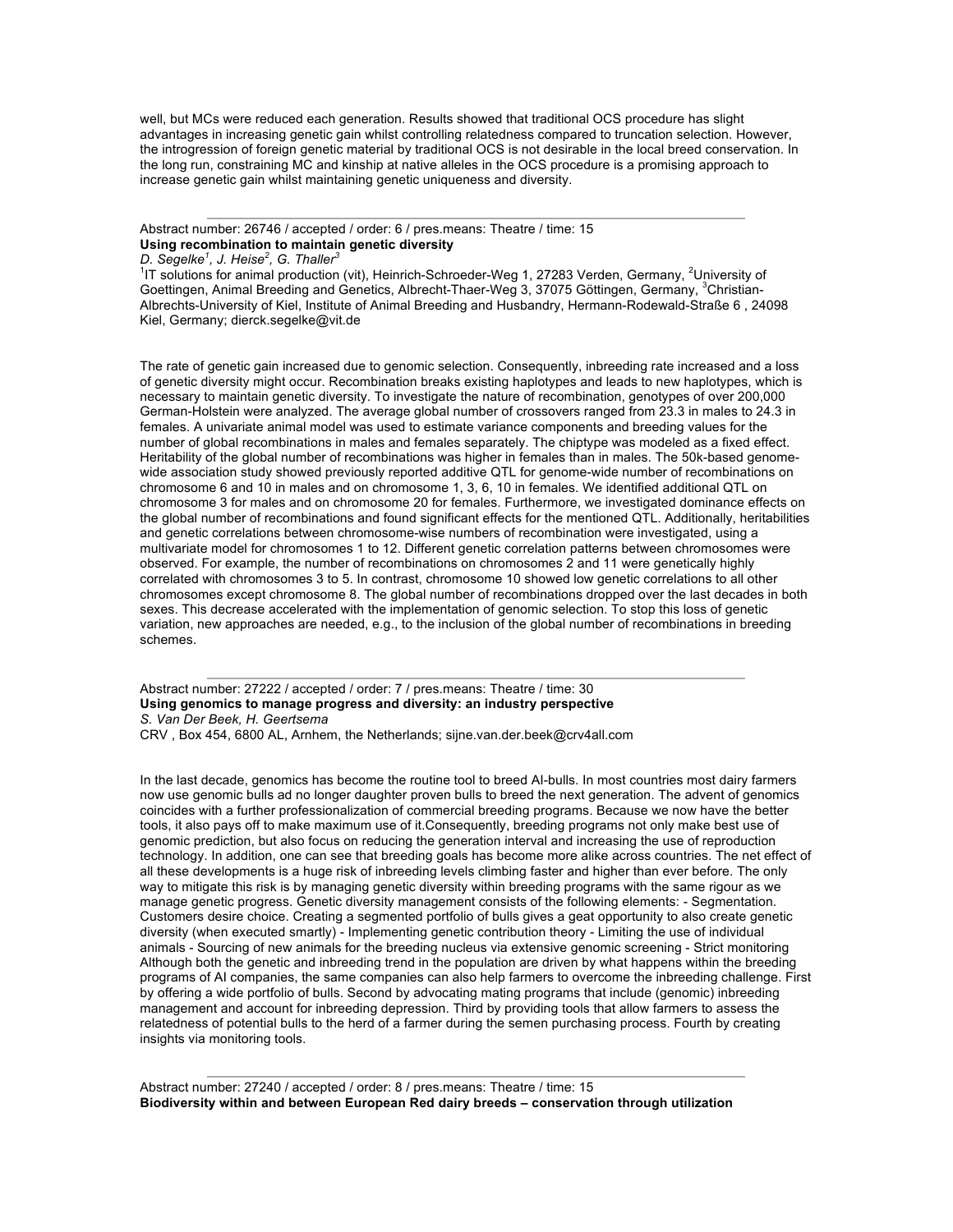D. Hinrichs<sup>1</sup>, M. Calus<sup>2</sup>, D.J. De-Koning<sup>3</sup>, J. Bennewitz<sup>4</sup>, T. Meuwissen<sup>5</sup>, G. Thaller<sup>6</sup>, J. Szyda<sup>7</sup>, J. Tetens<sup>8</sup>, V. *Juskiene<sup>9</sup> , B. Guldbrandtsen<sup>10</sup>*

<sup>1</sup>Humboldt-University, Unter den Linden 6, 10099 Berlin, Germany, <sup>2</sup>Wageningen Livestock Research, PO Box 338 , 6700 AH Wageningen, the Netherlands, <sup>3</sup>Swedish University of Agricultural Sciences, P.O. Box 7070, 750 07 Uppsala , Sweden, <sup>4</sup>University Hohenheim, Garbenstr. 17 , 70599 Stuttgart, Germany, <sup>5</sup>Norwegian University of Life Sciences, Ås, Ås, Norway, <sup>6</sup>Christian-Albrechts-University, Hermann-Rodewald-Straße 6, 24098 Kiel, Kiel, Germany, <sup>7</sup>Wroclaw University of Environmental and Life Sciences, Norwida 25, Wrocław, Poland, <sup>8</sup>Georg-August-University, Albrecht-Thaer-Weg 3, 37075 Göttingen , Germany, <sup>9</sup>Lithuanian University of Health Sciences, R. Zebenkos 12, 82317 Baisogala, Lithuania, <sup>10</sup>Arhus University, Blichers Allé 20, 8830 Tjele, Denmark; hinricdi@agrar.hu-berlin.de

Red dairy breeds across Europe represent a unique source of genetic diversity and are partly organized in transnational breeding programs but are also well adapted to local conditions. ReDiverse's objective is to develop and to set in place collaborative and integrated novel breeding and management concepts to achieve a resilient and competitive use of these resources and to strengthen best practices for small farm holders to improve product quality and to supply ecosystem services according to their specific circumstances. The challenge of establishing appropriate breeding and maintenance strategies for diverse farm systems and regional markets is met by multiactor operations considering economic, structural and social diversity in participating countries to offer tailored solutions. The holistic approach relies on integrative research of scientists in the fields of animal genetics, proteomics, economy and social sciences. Cutting edge technology such as large scale genomic and proteomic tools will be implemented to enhance genetic progress and to characterize specific properties. Innovative survey approaches will assess the impact of the sector on social acceptance and the needs of farmers. The project will generate novel knowledge and concepts that will be timely disseminated to lead-users in the breeding and dairy industries, food sector, farmers' cooperatives and among farmers.

Abstract number: 26632 / accepted / order: 9 / pres.means: Theatre / time: 15 **The effect of using whole genome sequence instead of a lower density SNP chip on GWAS** *S. Van Den Berg1,2, R.F. Veerkamp1 , F.A. Van Eeuwijk<sup>2</sup> , A.C. Bouwman<sup>1</sup> , M.S. Lopes<sup>3</sup> , J. Vandenplas<sup>1</sup>* 1 Wageningen University and Research, Animal Breeding and Genomics, Droevendaalsesteeg 1 , 6700 AH Wageningen, the Netherlands, <sup>2</sup>Wageningen University and Research, Biometris, Droevendaalsesteeg 1, 6700 AH Wageningen, the Netherlands, <sup>3</sup>Topigs Norsvin Research Center, Schoenaker 6, 6641 SZ Beuningen, the Netherlands; sanne.vandenberg@wur.nl

The interest in using whole genome sequence (WGS) data for genomic prediction is increasing with the increasing availability of WGS data. WGS data can be seen as the ultimate resolution for DNA genotyping, since it contains all variants, including the causal mutations underlying traits. Therefore, our assumption of using WGS data for Genome Wide Association Study (GWAS) was to find SNP closer to the QTLs, that explain a higher proportion of phenotypic variance and that will hold stronger across line. To investigate this assumption, GWAS was performed for the number of teats using 80K, and 660K SNP chip data, and imputed WGS data from 12184 Large White and 4993 Dutch Landrace pigs. A SNP was defined as significant if it had a –log10(P-value) > 5; and a QTL region was defined as a region of 1 MB around the most significant SNP. GWAS results were validated in an independent set of animals within and across line by estimating the phenotypic variance explained by the significant SNP. Results show that the number of QTL regions increased from low SNP density chips to WGS data. In addition to newly found QTL regions, some QTL regions were linked to known from previous studies QTL regions. Within line, we found that increasing the SNP density from 80K to 660K increased the proportion of phenotypic variance explained by the significant SNP. However, increasing the SNP density from 660K to WGS did not increase of the proportion of phenotypic variance explained. Across line, the proportion of phenotypic variance explained increased with increasing the SNP density, even from 660K to WGS. In conclusion, increasing the SNP density to WGS data increased the number of observed QTL and the proportion of phenotypic variance explained by the significant SNP across line, suggesting that the observed significant SNP were closer to the QTLs when using WGS.

Abstract number: 26789 / accepted / order: 10 / pres.means: Theatre / time: 15 **Genetic trends from single-step GBLUP and traditional BLUP for production traits in US Holstein** *I. Misztal<sup>1</sup> , Y. Masuda<sup>1</sup> , P.M. Vanraden<sup>2</sup> , T.J. Lawlor<sup>3</sup>* <sup>1</sup>University of Georgia, Animal and Dairy Science, Athens GA 30605, USA, <sup>2</sup>AGIL USDA, Beltsville, MD 20705, USA, <sup>3</sup>Holstein Association, Bratteleboro, VT 05301, USA; ignacy@uga.edu

The objective of this study was to compare genetic trends from a single-step genomic BLUP (ssGBLUP) and the traditional BLUP models for milk production traits in US Holstein. Phenotypes were 305-day milk, fat, and protein yield from 21,527,040 cows recorded between January, 1990 and August, 2015. The pedigree file included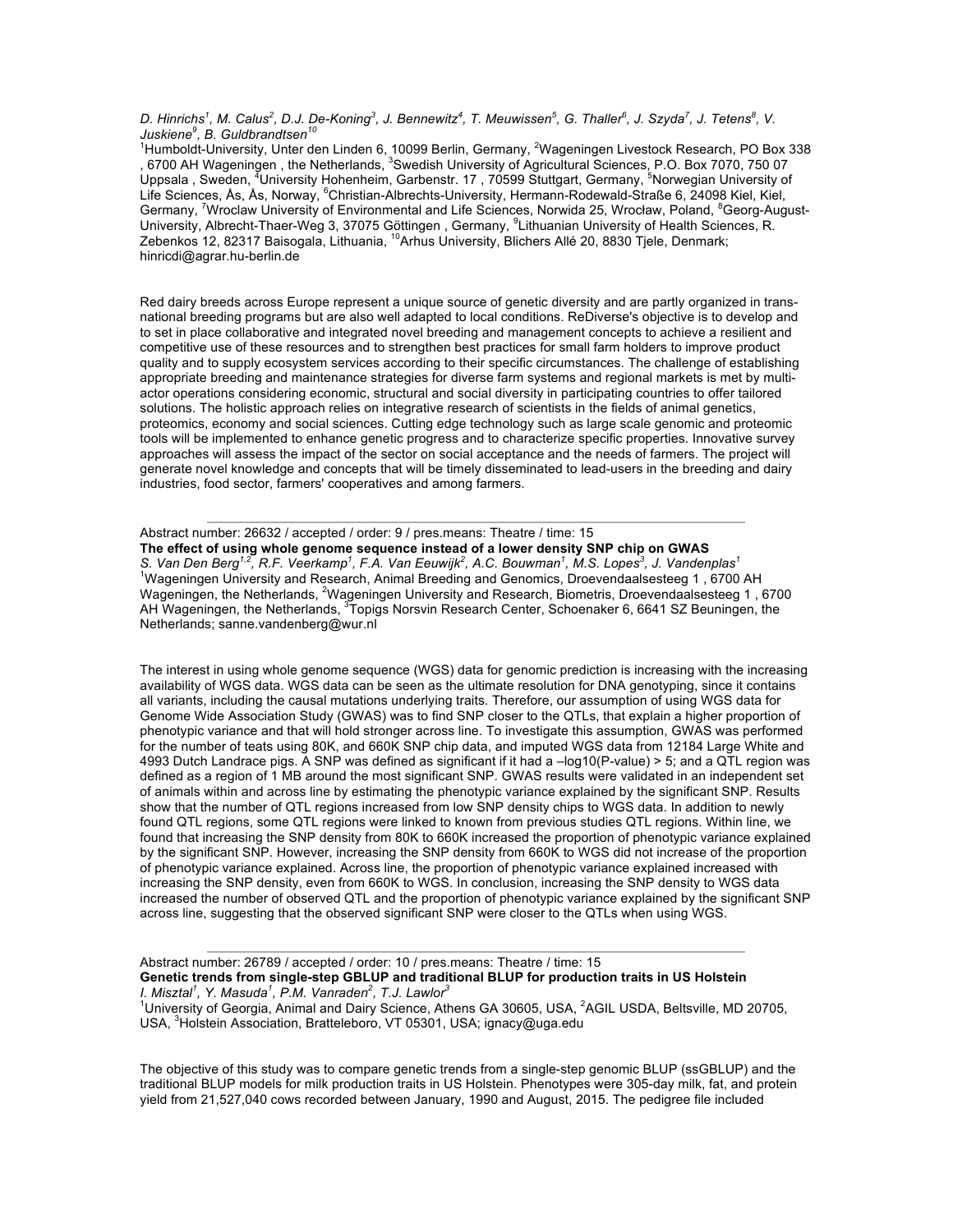29,651,623 animals limited to 3 generations back from recorded or genotyped animals. Genotypes for 764,029 animals were utilized, and analyzes were by a three-trait repeatability model as used in the US official genetic evaluation. Unknown parent groups were incorporated into the inverse of a relationship matrix (H<sup>-1</sup> in ssGBLUP and  $A^{-1}$  in BLUP) with the QP-transformation. In ssGBLUP, 18,359 genotyped animals were randomly chosen as core animals to calculate the inverse of genomic relationship matrix with the APY algorithm. Computations with BLUP took 6.5 hours and 1.4 GB of memory, and computations with ssGBLUP took 13 hours and 115 GB of memory. For genotyped sires with at least 50 daughters, the trends for PTA and GPTA were similar up to 2008, with a higher trend for ssGBLUP later (approx. by 82 kg milk, 5 kg fat and 3 kg protein for bulls born in 2010). For genotyped cows, the trends were similar up to 2006, with a higher trend for ssGBLUP later (approx. by 245 kg milk, 10 kg fat and 7 kg protein for cows born in 2013). For all cows, the trends were slightly higher for ssGBLUP, with much smaller differences than for genotyped cows, and with a decline in 2013 for milk and protein. Trends for BLUP indicate bias due to genomic preselection for genotyped sires and cows. ssGBLUP seems to at least partially account for that bias and is computationally suitable for national evaluations.

Abstract number: 26612 / accepted / order: 11 / pres.means: Theatre / time: 15 **Development of genomic selection in dairy cattle in two emerging countries: South Africa and India**  *V. Ducrocq<sup>1</sup> , L. Chavinskaia<sup>2</sup> , M. Swaminathan<sup>3</sup> , A. Pande<sup>3</sup> , M. Van Niekerk<sup>4</sup> , F.W.C. Neser<sup>4</sup>* <sup>1</sup>GABI, INRA, AgroParisTech, Université Paris-Saclay, 78350 Jouy-en-Josas, France, <sup>2</sup>Lisis, INRA, Université Paris-Est, Marne la Vallée, France, <sup>3</sup>BAIF, Central Research Station, Uruli Kanchan, Maharashtra, India, 4<br><sup>4</sup>Department of Animal Wildlife and Crossland Sciences, University of the Free State Pleamfontain, Sou <sup>4</sup>Department of Animal, Wildlife and Grassland Sciences, University of the Free State, Bloemfontein, South Africa; vincent.ducrocq@inra.fr

In large developed countries, genomic selection has radically transformed dairy cattle breeding, with collateral impact on the international semen market. Emerging countries are often strong semen importers. Few of them are Interbull members. However, if they are a member, MACE evaluations of progeny tested bulls give them access to EBV on their own scale. At least in theory, this allows for a rational choice of semen to import. This is no longer the case with genomic evaluations, for which the constitution of a proper reference population is complex. As a consequence, the gap between countries with expertise in genomic selection and the others is widening fast. However, genomic selection also offers new opportunities in emerging countries, because it does not require sophisticated national performance recording systems and it more easily leads to selection adapted to local environments. The project "GENOSOUTH2" of the INRA SELGEN metaprogramme aims at promoting the local implementation of genomic selection of dairy cattle, with 2 countries as case study: in South Africa, the objective is to develop a prototype for national genomic evaluation in Holstein cattle, exploiting the participation of the country to Interbull MACE evaluations, in order to enlarge the reference population while accommodating two very contrasted feeding systems. In India, BAIF, the largest Indian NGO in agriculture, is developing a female reference population of crossbred Bos taurus x Bos Indicus animals, facing a number of challenges such as very small average herd sizes, scarce identification and limited performance recording. We will describe the motivations, the current constraints and the expected benefits of these two initiatives. Local genomic evaluations are fundamental for sustainable genetic progress of dairy cattle in harsh environments.

## Abstract number: 26096 / accepted / order: 12 / pres.means: Poster **GENETIC DIVERSITY OF THE MEXICAN AND SPANISH LIDIA POPULATIONS BY USING A SUBSET OF NON-LINKED SNPs**

*P.A.U.L.I.N.A. G. Eusebi, O.S.C.A.R. Cortés, S.U.S.A.N.A. Dunner, J.A.V.I.E.R. Cañón* UNIVERSIDAD COMPLUTENSE DE MADRID, DEPARTAMENTO DE PRODUCCION ANIMAL, AVENIDA PUERTA DE HIERRO S/N, 28040 MADRID, Spain; paulinaeusebi@gmail.com

Retaining features of the auroch (<em>Bos taurus primigenius</em>), the Lidia bovine is a primitive breed that has its origin ~250 years ago in the Iberian Peninsula, where is still distributed along with France and several American countries. Selected upon a behavior that enhances their aggressiveness, these bovines were raised to take part in popular festivities that nowadays reinforce the identity of regional cultures. Different festivities demanded diverse behavior patterns, prompting a fragmentation of the breed into small lineages. In Mexico, mainly two families of breeders imported Lidia bovines from Spain in the early XXth century specializing their production either reproducing the new arrivals among them or realizing systematic crosses with local populations. Genetic diversity and structure of the Mexican and Spanish Lidia populations has been assessed with microsatellite data, but nowadays SNP molecular markers allows higher resolution level. Genetic diversity of the Mexican and Spanish Lidia populations and their relationship were assessed by using the 50K BeadChip on 468 individuals, who were genotyped, and after applying strict filtering criteria, 573 non-linked SNPs were selected. In both populations Similar gene diversity values were observed: remarkable for the Mexican population. Significant FIS values mean a strong subdivision within and higher  $\epsilon$ m> $F_{ST}$ </*l*em> genetic distances were observed in the Spanish than in the Mexican population. Genetic structure analysis showed similarity of three Spanish lineages with González family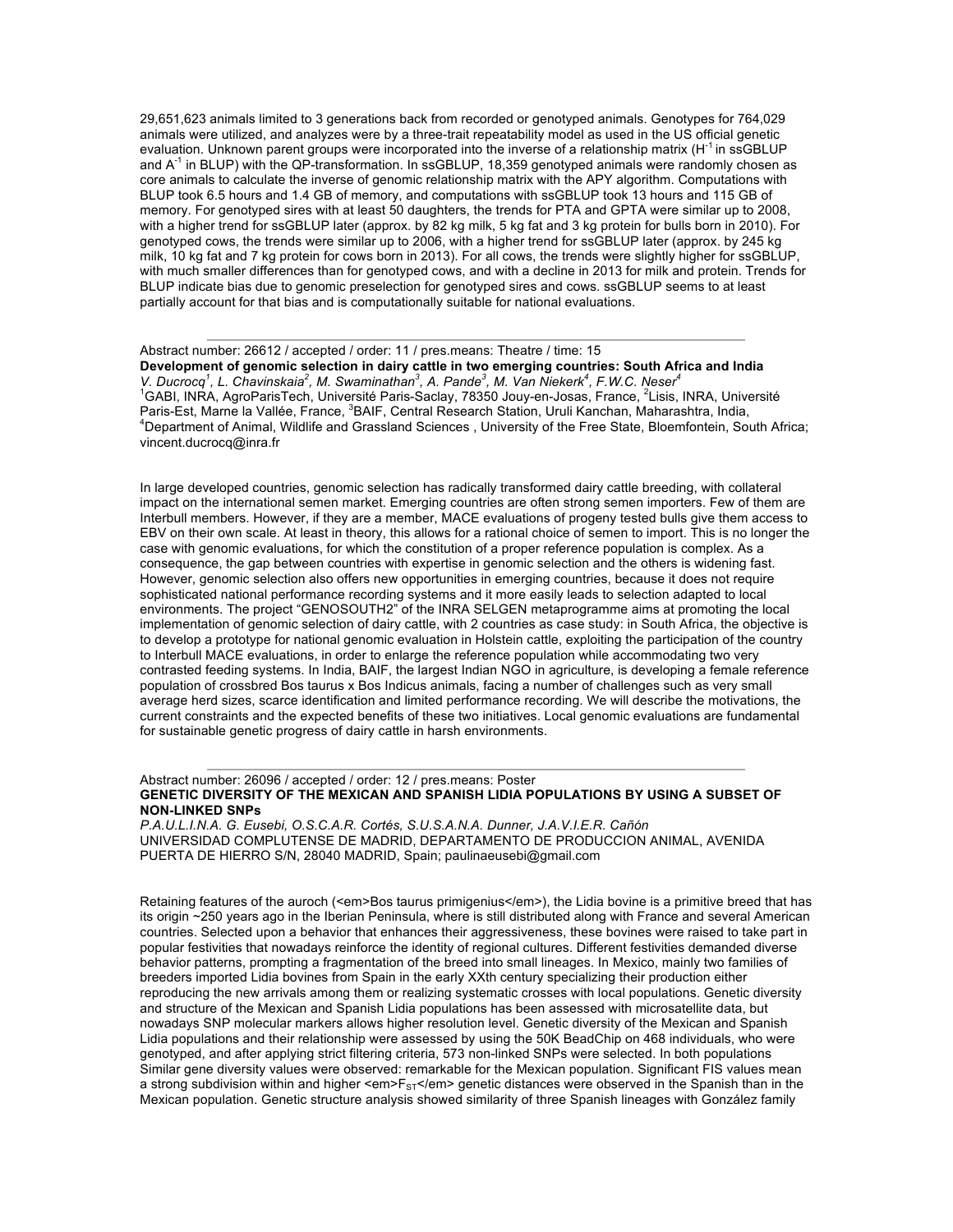and some Llaguno breeders, but most Llaguno family clustered separated: genetic differentiation along with high gene diversity suggest an introgression of creole cattle in the constitution of the Mexican population.

Abstract number: 26588 / accepted / order: 13 / pres.means: Poster **Inbreeding trend and pedigree evaluation in Polish Holstein-Friesian cattle**  *E. Sell-Kubiak1,2, Ł. Czarniecki<sup>1</sup> , T. Strabel1,2*

1 Centre for Genetics, Polish Federation of Cattle Breeders and Dairy Farmers, Kłosowa 17, 61-625 Poznan, Poland, <sup>2</sup>Department of Genetics and Animal Breeding, Poznan University of Life Sciences, Wolynska 33, 60-637 Poznan, Poland; sell@up.poznan.pl

The aim of this study was to evaluate observed and future inbreeding level in Polish Holstein-Friesian cattle population. In total over 9.8 mln animals were used in the analysis coming from the pedigree of Polish Federation of Cattle Breeders and Dairy Farmers. Inbreeding level, as an average per birth year, was estimated with the method accounting for missing parents information with the assumption of year 1950 as the base year. If an animal had no ancestral records, an average inbreeding level from its birth year was assigned. The future inbreeding was estimated as an average inbreeding of possible offspring of bulls and cows available for mating in a certain year. It was observed that 30-50% of animals born between 1985 and 2015 had no relevant ancestral information, which was caused by a high number of new farms entering the national milk recordings. For the last 20 years the observed inbreeding has been clearly higher than future inbreeding. In year 2015 the observed inbreeding level was 3.30%, while future inbreeding was 2.89%. The average increase of inbreeding in years 2001-2015 was 0.10%, which was similar to other countries monitored by World Holstein Friesian Federation. The estimates of future inbreeding suggested that observed inbreeding could be even lower than currently observed. This may be achieved with computerized assisted matings, however, still deep pedigrees are essential. Thus, the importance of keeping pedigree entries complete should be highlight. The obtained inbreeding levels indicated that population of Holstein-Friesian in Poland has one of the lowest values in the world and that its increase over the past decades remained on a safe level similar to other countries.

Abstract number: 26668 / accepted / order: 14 / pres.means: Poster **Genotyping females improves genomic breeding values for new traits**

*L. Plieschke<sup>1</sup> , C. Edel<sup>1</sup> , E.C.G. Pimentel<sup>1</sup> , R. Emmerling<sup>1</sup> , J. Bennewitz<sup>2</sup> , K.-U. Götz<sup>1</sup>* 1 Bavarian State Research Center for Agriculture, Institute of Animal Breeding, Prof.-Dürrwaechter-Platz 1 , 85586 Poing-Grub, Germany, <sup>2</sup>University Hohenheim, Institute of Animal Science, Garbenstraße 17, 70599 Stuttgart, Germany; laura.plieschke@lfl.bayern.de

Genotyping females is considered to provide gains in reliabilities of estimated breeding values of young selection candidates for new traits for which there is no reference set yet. By the use of a simulation we investigated two different strategies to establish a reference set for so called new traits where performance recording has begun only recently and phenotypes of daughters were available for one or two generations of bulls only. In design 'NTsires' cows are phenotyped but only their sires are genotyped and used in the reference set. In design 'NTcows' genotypes of phenotyped cows are available and cows are used directly as the reference set. Simulated heritability of the trait was 0.05. We studied the effects on validation reliabilities and unbiasedness of predicted values for selection candidates. We additionally illustrate and discuss the effects of a selected daughter sample and an unbalanced sampling of daughters. If the number of phenotypes is limited, as it is in the case of a new trait, it is always better to collect and use genotypes and phenotypes on the same animals instead of aggregating phenotypes of daughters and using them by relating them to their sires' genotypes. We found that the benefits that can be achieved are also sensitive to the sampling strategy used when selecting females for genotyping.

Abstract number: 26716 / accepted / order: 15 / pres.means: Poster **Genetic patterns predicting fertility in Estonian dairy cattle**

*S. Värv1,2, T. Kaart1,2, E. Sild1 , H. Viinalass1,2*

<sup>1</sup>Estonian University of Life Sciences, Institute of Veterinary Medicine and Animal Sciences, Kreutzwaldi St. 1, 51014 Tartu, Estonia, <sup>2</sup>Bio-Competence Centre of Healthy Dairy Products LLC, Kreutzwaldi St. 1, 51014, Estonia; sirje.varv@emu.ee

Aim of the study was to assess the genetic variability in connection with fertility of Estonian Holstein cows. Firstly, 2619 cows with estimated production and fertility breeding values (EBV) were randomly selected from Estonian Livestock Performance Recording Ltd database and their genotypes in genes relevant to production and fertility (ABCG2, DGAT1, CSN gene cluster, CYP11B1, LEP, LGB and SPP1) were determined. Secondly, ~5% of cows with the most extreme fertility EBV were selected from the both sides of fertility EBV distribution, resulting in 141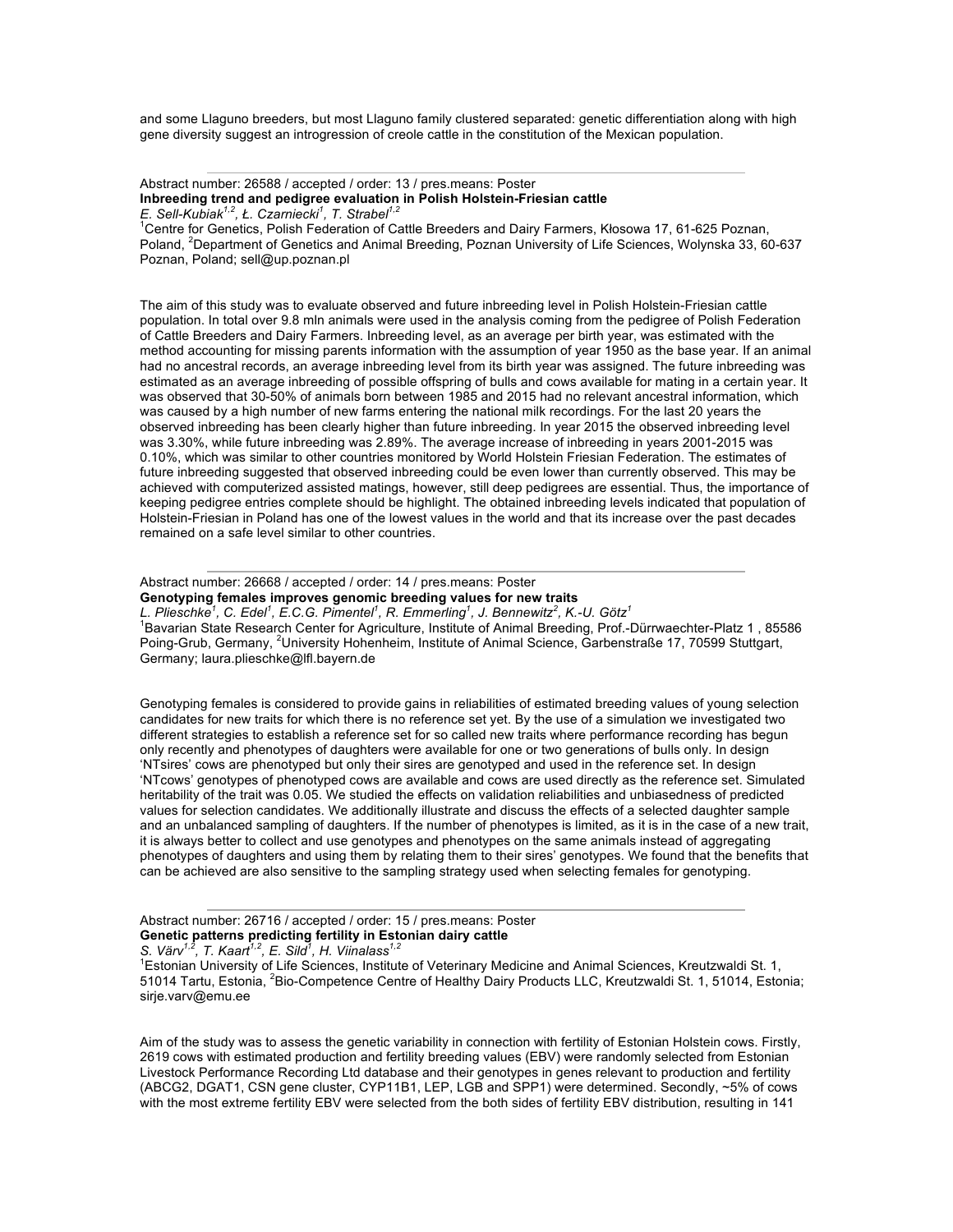cows with low fertility EBV (average 81.6 points) and 147 cows with high fertility EBV (average 122.4 points). These 288 cows were genotyped using the BovineLD SNP chip (Illumina, Inc.). The analysis of variance revealed strong statistically significant effects of DGAT1, CSN2, CSN3 and CSN1S2 on fertility. Also, DGAT1 and LGB were statistically significantly related to milk fat content EBV, and DGAT1 and CSN2 to milk protein content EBV (for all listed relationships  $p < 10^{-5}$ ). The Fisher exact test revealed more than 10% of the chip SNPs across the whole genome associating with fertility (p<10<sup>-5</sup>) in Estonian Holstein. The genome regions with the highest proportion of significant SNPs were found at chromosomes X and 7. The strongest relationships between SNP and fertility  $(p<10^{-15})$  were discovered in BTA 6, 8, 9, 10, 17, 24, 29 and in X chromosome. From the adjacent SNPs of the previously studied genes only one marker in casein gene region was highly significantly (p<10<sup>-5</sup>) related with the fertility EBV groups. We also detected heterozygosity excess in the group of cows with low fertility that potentially could indicate the deleterious polymorphisms causing decreased fertility. Finally, the assignment test performed chromosome-wise indicated clear patterns in SNPs distinguishing the fertility groups. Estonian Ministry of Education and Research (grants IUT8-1, IUT8-2) and Bio-Competence Centre of Healthy Dairy Products LLC (project EU48686).

Abstract number: 26798 / accepted / order: 16 / pres.means: Poster **Linkage disequilibrium and imputation power in Gyr beef cattle** *J.A.I.I.V. Silva<sup>1</sup> , A.M.T. Ospina<sup>2</sup> , A.M. Maiorano<sup>2</sup> , R.A. Curi<sup>1</sup> , J.N.S.G. Cyrillo<sup>3</sup> , M.E.Z. Mercadante<sup>3</sup>* <sup>1</sup> FMVZ/Unesp, Melhoramento e Nutrição Animal, C.P. 560, Botucatu, SP, 18618-970, Brazil, <sup>2</sup>FCAV/Unesp, Jaboticabal, SP, 14884-900, Brazil, <sup>3</sup>instituto de Zootecnia, C.P. 63, Sertãozinho, SP, 14160-900, Brazil; jaugusto@fmvz.unesp.br

The aim of this study was to evaluate imputation accuracy and to estimate linkage disequilibrium (LD) at 25-50kb, 50-100kb and 100-500kb distances in a Gyr small closed population selected for post weaning weight. Genotypes of 155 and 18 animals were obtained through Illumina Bovine LDv4 (33K) and BovineHD BeadChip panels, respectively. Missing genotypes were imputed using FImpute software considering HD panel as reference. After imputation step, quality control was performed for minor allele frequency (MAF) less than 0.02 and call rate less than 0.10, remaining 173 animals and 418.086 SNPs for LD analyzes. Accuracy of imputation was evaluated by three methodology: a) concordance rate (CR), b) imputation quality score (IQS) and c) simple correlation (ρ). The LD correlation coefficient  $(r^2)$  was obtained by Plink and RStudio software. Values of 96%, 97% and 97% were obtained for CR, IQS and ρ, respectively, showing high imputation quality. FImpute was appropriated for low MAF SNPs imputation. The  $r^2$  at 25-50kb, 50-100kb and 100-500kb distances were 0.35, 0.29 and 0.18, respectively. LD persistence was observed at distances up to 100kb, decreasing as the distance length increases. The  $r^2$  values were higher than those described in the literature for zebu cattle, showing that the animals shared long segments of haplotypes in this closed herd.

## Abstract number: 26931 / accepted / order: 17 / pres.means: Poster

**Optimum Genetic Contribution in the Swiss Original Braunvieh cattle population**

H. Signer-Hasler<sup>1</sup>, A. Burren<sup>1</sup>, B. Bapst<sup>2</sup>, M. Frischknecht<sup>1,2</sup>, B. Gredler<sup>2</sup>, F.R. Seefried<sup>2</sup>, D. Garrick<sup>3</sup>, C. Stricker<sup>4</sup>, *F. Schmitz-Hsu<sup>5</sup> , C. Flury<sup>1</sup>*

<sup>1</sup>Bern University of Applied Sciences, School of Agricultural, Forest and Food Sciences HAFL, Länggasse 85, 3052 Zollikofen, Switzerland, <sup>2</sup>Qualitas AG, Chamerstrasse 56, 6300 Zug, Switzerland, <sup>3</sup>lowa State University, Department of Animal Science, 1221 Kildee Hall, 50011-3150 Ames, USA, <sup>4</sup>agn Genetics, Börtjistrasse 8b, 7260 Davos, Switzerland, <sup>5</sup>Swissgenetics, Meilenfeldweg 12, 3052 Zollikofen, Switzerland; heidi.signer@bfh.ch

The Original Braunvieh (OB) cattle population is a local breed with about 10,000 cows in the herd-book. The breed is well-known for its dual-purpose characteristics and is characterized by a high proportion of matings through natural service (around 50%). Genomic breeding values are available since 2014. In a retrospective study we investigated the use of optimum genetic contributions (OGC) in OB using the conventional total merit index, milk index and pedigree-information for breeding animals having offspring born in 2014. We compared the realized genetic parameters (selection response and average inbreeding coefficients) with the results from optimized matings that would have resulted by following recommendations of EVA software. Computing capacity was a limiting factor if all cows were to be considered in the analysis. Based on our data a weight of 1 on merit combined with weights ranging from 200-400 on relationship lead to an improvement of the actual selection scheme. The results support, that selection response and average inbreeding coefficients could have been optimized by using EVA. For practical breeding programs the application of OGC on the two paths sires to breed bulls and dams to breed bulls seems promising.